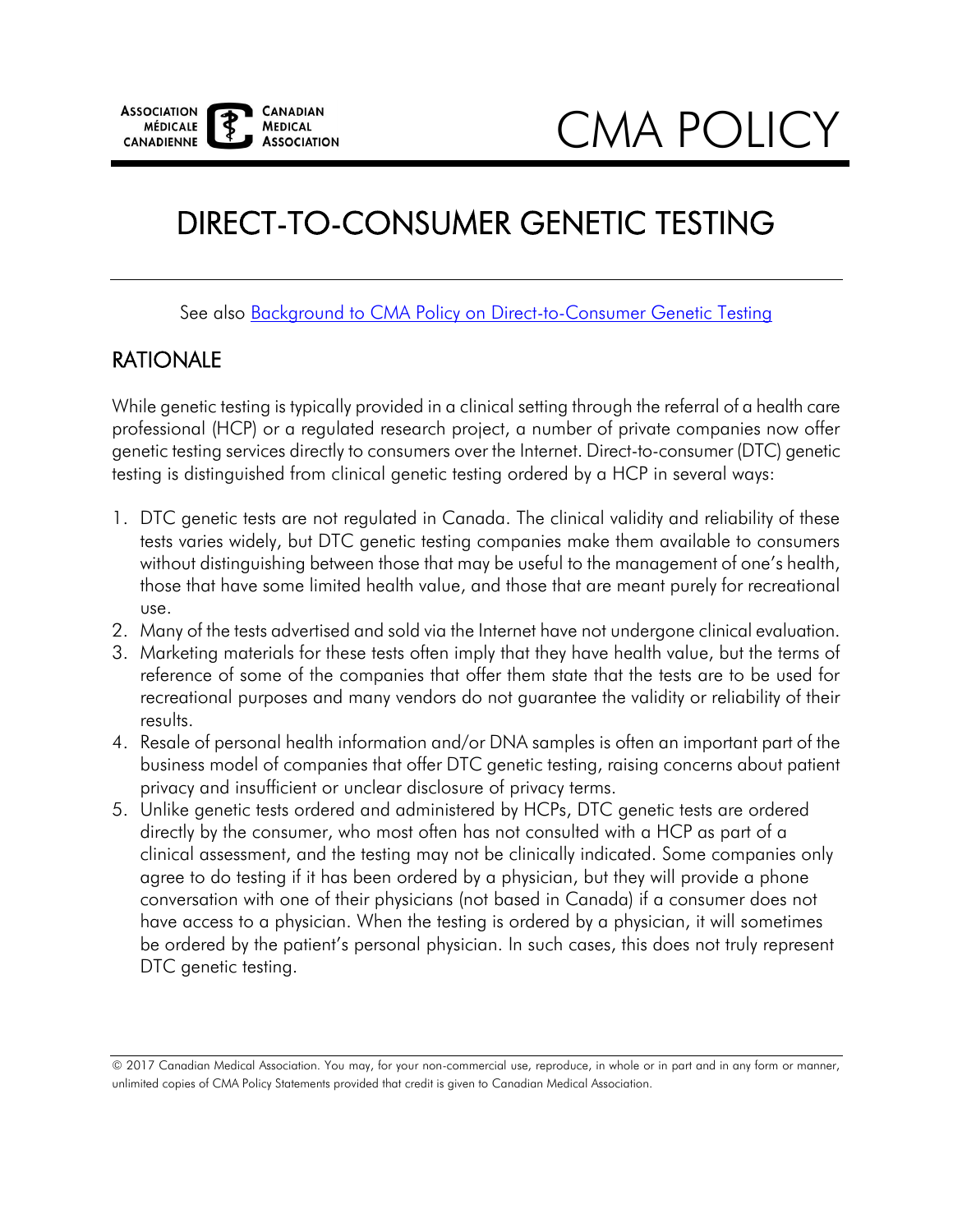- 6. Without appropriate pre- and post-testing counselling by a HCP, consumers are left to interpret and act upon their results on their own. They might suffer psychological consequences if they overestimate their disease risk as a result of DTC.
- 7. As access to DTC genetic testing increases, Canadian HCPs (specifically primary care receive their test results. However, few physicians feel they have the necessary training and and have tenuous legal status, but they can potentially influence a patient's sense of wellphysicians) are faced with the challenge of appropriately counselling patients when they knowledge in genomics to provide adequate care in this area. Furthermore, these tests may have no clinical indication, produce uncertain results with ambiguous clinical applicability being.

## GENERAL PRINCIPLES

- 1. The CMA is concerned with understanding, raising awareness of, and mitigating potential patient and societal harms that may arise from DTC genetic testing.
- 2. The CMA emphasizes the importance of the principle of protection of patient privacy and supports the right of Canadians to understand how their health information is being used by third parties, including insurance and DTC genetic testing companies.
- which a test is based should be clearly stated and easy to understand. 3. The CMA believes that patients have the right to be fully informed about what a DTC genetic test can and cannot say about their health and that the scientific evidence on
- 4. The CMA recommends regulation of both DTC genetic tests and the marketing of these tests through the development of a national framework that would include a combination of government and industry regulation with input from medical experts.
- 5. The CMA believes that unnecessary genetic testing should be avoided to ensure more appropriate use of health care resources. Even if a consumer pays directly for testing, any test result, even an incidental finding from a DTC genetic testing laboratory without clinical certification, may trigger a cascade of clinical investigations and lead to further unnecessary testing and inappropriate use of resources.
- 6. The CMA supports educational initiatives on DTC genetic testing for physicians practising in all specialties so that they can respond to patient queries about these tests and, when necessary, their results.

### PROTECTION OF PRIVACY

- Privacy and confidentiality of patients' personal health information must be maintained.
- Before a patient submits a sample to a DTC genetic testing company, the company should obtain express informed consent from the patient concerning the way in which their data will be collected and used, who will have access to the data and the interpreted results, what safeguards are in place to protect it, and how it will be disposed of in the event of a company/laboratory closure.

 © 2017 Canadian Medical Association. You may, for your non-commercial use, reproduce, in whole or in part and in any form or manner, unlimited copies of CMA Policy Statements provided that credit is given to Canadian Medical Association.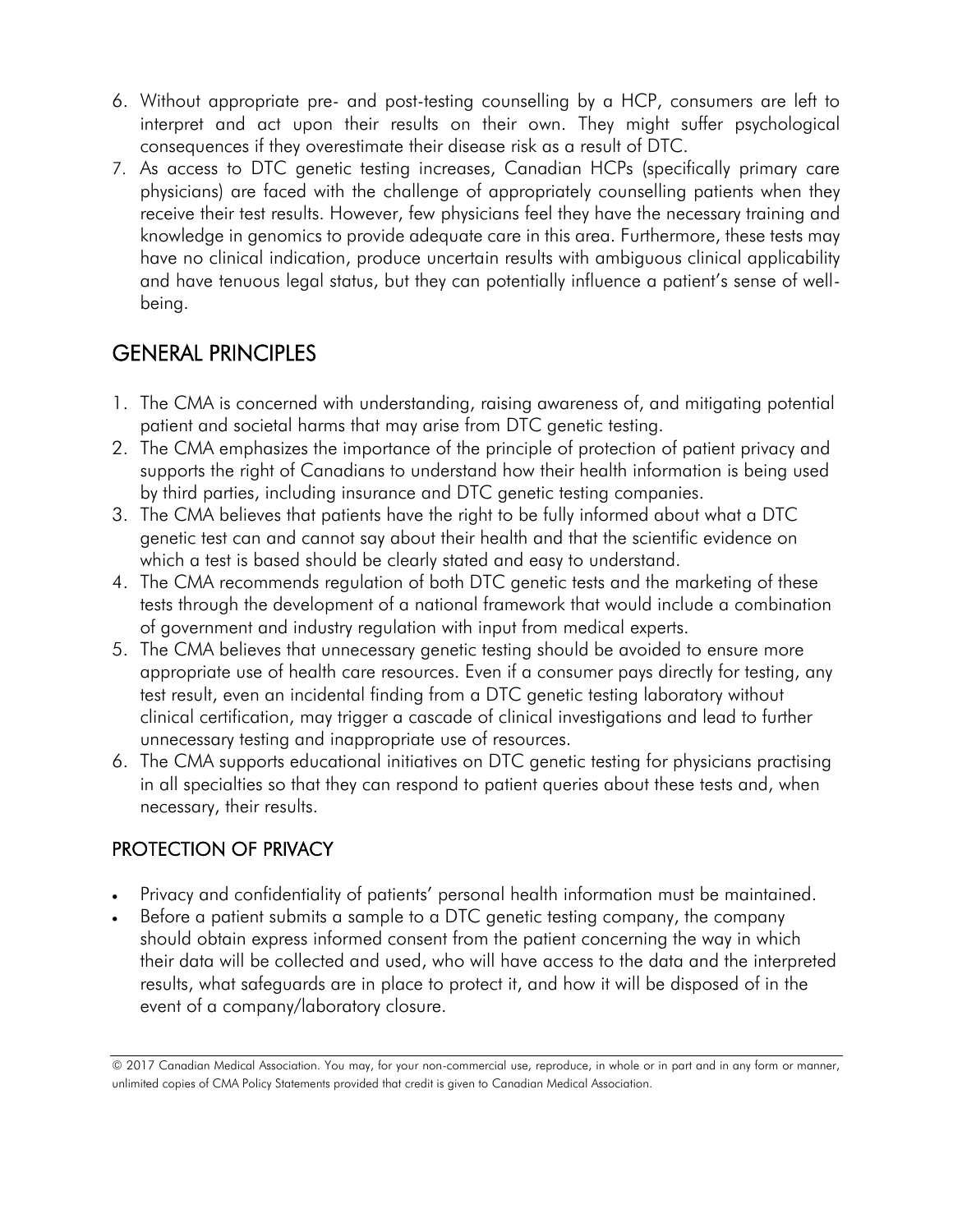- Patients have the right to a clear understanding of who owns the sample and the generated data, in particular whether their data will be sold or shared with third parties. If resale of personal health information and/or DNA samples is an important part of the business model of DTC-GC companies, this should be stated explicitly in terms understandable by the consumer.
- *Information Protection and Electronic Documents Act* (PIPEDA). DTC-GC companies that solicit Canadian consumers should be subject to the *Personal*
- The CMA encourages physicians to become familiar with privacy legislation affecting the use of DTC genetic tests by insurance companies and employers.

#### ROLE OF PHYSICIAN

- Physicians should generally avoid using DTC genetic tests unless they have been clinically and empirically validated.
- Physicians who are presented with a patient's DTC genetic test results should take the following actions:
	- <sup>o</sup> They should explain to their patient the limits of the specific test the patient used. If a physician does not know this information he/she should discuss with the patient the fact that DTC genetic test results are not necessarily obtained from an accredited laboratory or interpreted in a standardized way; therefore, the validity and clinical utility of the results may be highly variable for certain tests.
	- <sup>o</sup> They should disclose their level of comfort in providing an accurate interpretation of the results.
	- <sup>o</sup> They should assess whether the test results are clinically significant in the context of that patient's symptoms, signs, medical history and family history before deciding whether it is appropriate to formally consult a specialty provider such as a medical geneticist.
	- <sup>o</sup> If a physician wishes to use the results of a test in their clinical assessment, they should ensure that the laboratory performing the test guarantees analytical reliability and validity.
- Physicians should adhere to the following principles related to medically indicated genetic testing:
	- <sup>o</sup> Physicians should generally avoid recommending and/or ordering DTC genetic tests if they do not have a clear understanding of the validity and limitations of the tests they select.
	- <sup>o</sup> Physicians should follow best practice guidelines and make use of clinically valid tests, accredited laboratories and specialist referral(s), when appropriate.
	- <sup>o</sup> Physicians must obtain informed consent from the patient before ordering any genetic test, assist the patient in interpreting the results, support the individual with respect to

 © 2017 Canadian Medical Association. You may, for your non-commercial use, reproduce, in whole or in part and in any form or manner, unlimited copies of CMA Policy Statements provided that credit is given to Canadian Medical Association.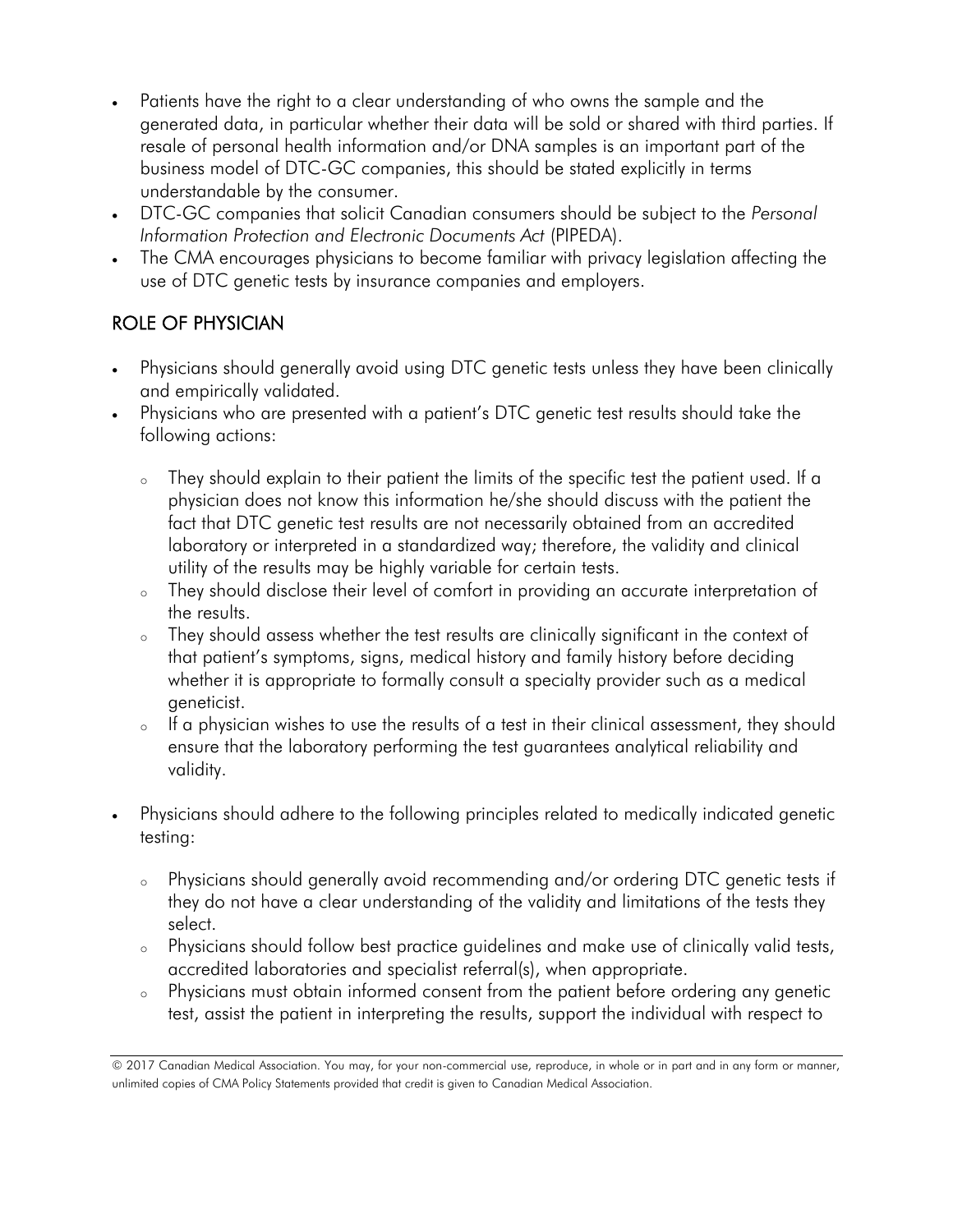psychological and biological implications of the results, and refer the patient to appropriate resources.

<sup>o</sup> Many genetic tests require pre- and post-test counselling, particularly (but not limited to) tests involving children, tests establishing carrier status or tests considered to be predictive. If a provider decides to order such testing, they also accept the responsibility for facilitating access to pre- and post-test counselling.

#### ROLE OF GOVERNMENT

- The CMA calls on the government to enact regulations based on Bill S-201 (*An Act to prohibit and prevent genetic discrimination*) that establish clear boundaries for the marketing, distribution, accreditation and third-party use of DTC genetic tests.
- The CMA believes that it is the government's responsibility to ensure that Canadians are only offered reliable, accurate and medically relevant genetic testing services.
- The CMA encourages the development of national standards for the reliability and validity of DTC genetic tests by relevant federal government agencies, in conjunction with interested stakeholders (e.g., geneticists and laboratory scientists, genetic counsellors, physicians, private and public laboratories, industry, and patient groups).
- The CMA encourages the government to enact standards that can keep pace with the rapid development of technological innovation in genetic testing and genetics more generally.
- The CMA encourages the government to enact standards that hold companies accountable for being transparent about their uses of data/DNA and the potential resale of such material.
- The CMA encourages the government to enact standards that mandate that the type of testing (e.g., single-nucleotide polymorphism [SNP] analysis, targeted mutation testing, sequencing) be clearly labelled and that a clear explanation be provided of the type of information that can (or cannot) be obtained from such testing.

#### SYSTEMS INFRASTRUCTURE

- companies are to claim that their testing is valid. Genetic testing and the interpretation of the results of such testing are highly technical and complex processes. For this reason, the CMA believes that clinical testing laboratories that are used by DTC genetic testing companies must be accredited if the
- The CMA believes that scientific evidence describing the validity and utility of a DTC genetic test should be clearly stated in language that is easy to understand. This information should include a clear statement of what a test can or cannot diagnose or infer, and statements about the validity of a specific test should be supported with references. A company that does not guarantee the reliability or validity of its test should

 © 2017 Canadian Medical Association. You may, for your non-commercial use, reproduce, in whole or in part and in any form or manner, unlimited copies of CMA Policy Statements provided that credit is given to Canadian Medical Association.